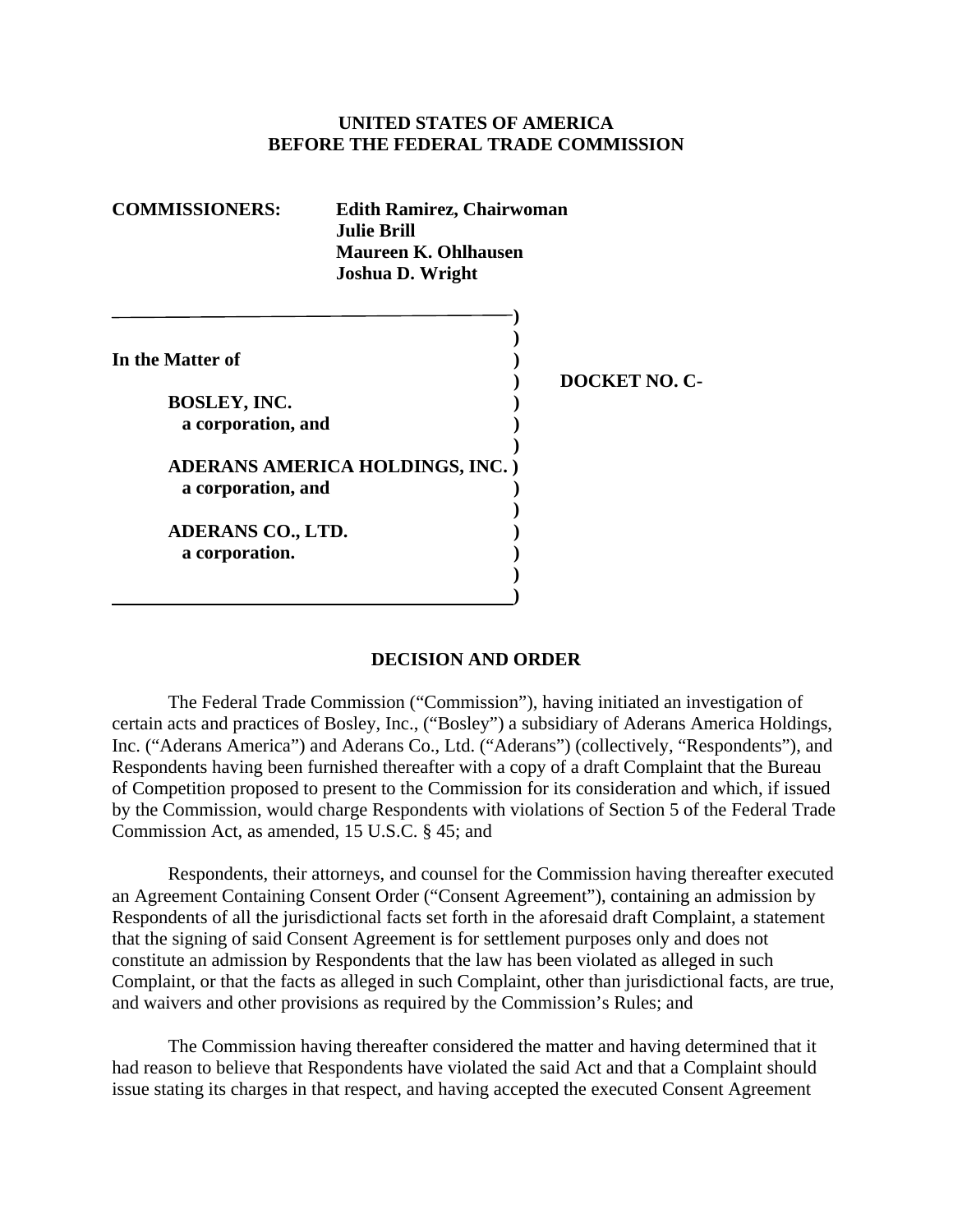and placed such Consent Agreement on the public record for a period of thirty (30) days for the receipt and consideration of public comments, now in further conformity with the procedure described in Commission Rule 2.34, 16 C.F.R. § 2.34, the Commission hereby makes the following jurisdictional findings and issues the following Decision and Order ("Order"):

- 1. Respondent Bosley is a corporation organized, existing, and doing business under and by virtue of the laws of the state of Delaware. Its corporate headquarters are located at 9100 Wilshire Blvd., East Penthouse, Beverly Hills, California 90212. Bosley is a wholly owned subsidiary of Aderans America Holdings, Inc.
- 2. Respondent Aderans America Holdings, Inc. is a corporation organized, existing, and doing business under and by virtue of the laws of the state of New York. Its corporate headquarters are located at 9100 Wilshire Boulevard, East Penthouse, Beverly Hills, California 90212. Aderans America is a wholly owned subsidiary of Aderans Co., Ltd.
- 3. Respondent Aderans Co., Ltd. is a corporation organized, existing, and doing business under and by virtue of the laws of Japan. Its corporate headquarters are located at 13-4 Araki-cho, Shinjyuku-ku, Tokyo 160-0007, Japan.
- 4. The Federal Trade Commission has jurisdiction over the subject matter of this proceeding and of Respondents, and this proceeding is in the public interest.

# **ORDER**

### **I.**

**IT IS ORDERED** that, as used in this Order, the following definitions shall apply:

- A. "Bosley" means Bosley, Inc., its directors, officers, employees, agents, attorneys, representatives, successors, and assigns; its joint ventures, subsidiaries, divisions, groups and affiliates in each case controlled by Bosley; and the respective officers, directors, employees, agents, attorneys, representatives, successors, and assigns of each; provided, however, that Bosley shall not include the physicians, individually or through his/her professional corporations, under independent contractor agreements with the various Bosley Medical Groups, or the various Bosley Medical Groups operating under management contracts with Bosley.
- B. "Aderans America" means Aderans America Holdings, Inc., its directors, officers, employees, agents, attorneys, representatives, successors, and assigns; its joint ventures, subsidiaries, divisions, groups and affiliates in each case controlled by Aderans America; and the respective officers, directors, employees, agents, attorneys, representatives, successors, and assigns of each.
- C. "Aderans" means Aderans Co., Ltd., its directors, officers, employees, agents,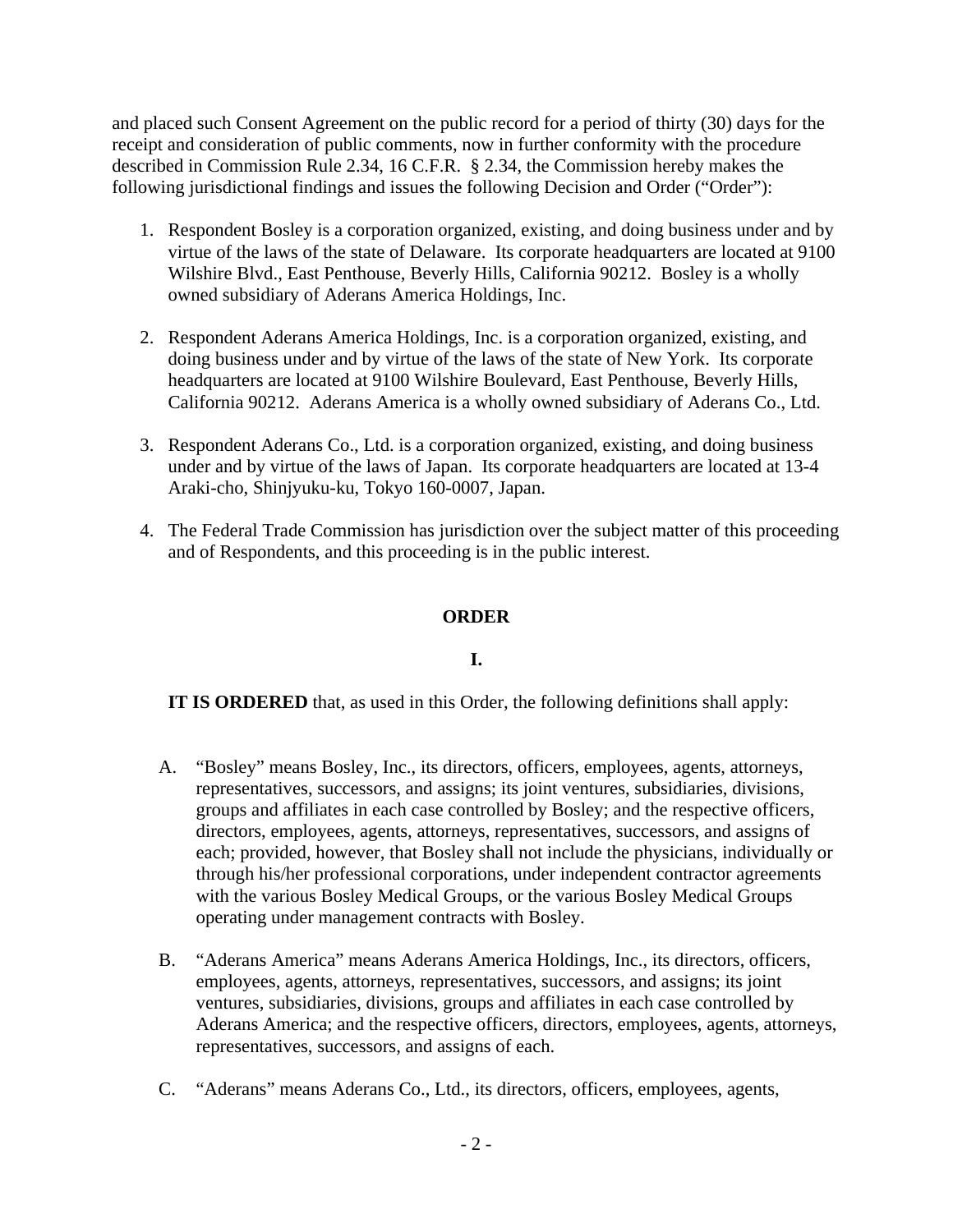attorneys, representatives, successors, and assigns; its joint ventures, subsidiaries, divisions, groups and affiliates in each case controlled by Aderans America; and the respective officers, directors, employees, agents, attorneys, representatives, successors, and assigns of each. After the acquisition of HC (USA), Inc. ("Hair Club"), Aderans includes Hair Club.

- D. "Respondents" means Respondent Bosley, Respondent Aderans America and Respondent Aderans, individually and collectively.
- E. "Commission" means the Federal Trade Commission.
- F. "Antitrust Compliance Program" means the program to ensure compliance with this Order and with the Antitrust Laws, as required by Paragraph III of this Order.
- G. "Antitrust Laws" means the Federal Trade Commission Act, as amended, 15 U.S.C. § 41 *et. seq*., the Sherman Act, 15 U.S.C. § 1 *et. seq*., and the Clayton Act, 15 U.S.C. § 12 *et. seq*.
- H. "Communicate," "Communicating," and "Communication" means any transfer or dissemination of information, whether directly or indirectly, and regardless of the means by which it is accomplished, including without limitation orally or by printed or electronic materials.
- I. "Competitor" means any Person engaged in the business of managing or offering for sale medical/surgical hair transplantation services in the United States; *provided, however*, that Competitor does not include the physicians, individually or through his/her professional corporations, under independent contractor agreements with the various Bosley Medical Groups, or the various Bosley Medical Groups operating under management contracts with Bosley.
- J. "Competitively Sensitive, Non-Public Information" means any competitively sensitive, non-public business information of Respondents or any of their Competitors relating to medical/surgical hair transplantation services in the United States, including without limitation non-public information relating to pricing or pricing strategies, costs, revenues, profits, margins, output, business or strategic plans, marketing, advertising, promotion, or research and development;

*Provided, however*, that "Competitively Sensitive, Non-Public Information" does not include:

- 1. Information that has been Communicated publicly to current or prospective customers or investors through widely accessible methods, including websites, analyst conference calls, press releases, and other methods of advertising, such as print, television, signage, direct mail or online media;
- 2. Information that has been Communicated publicly as required by the Federal Securities Laws.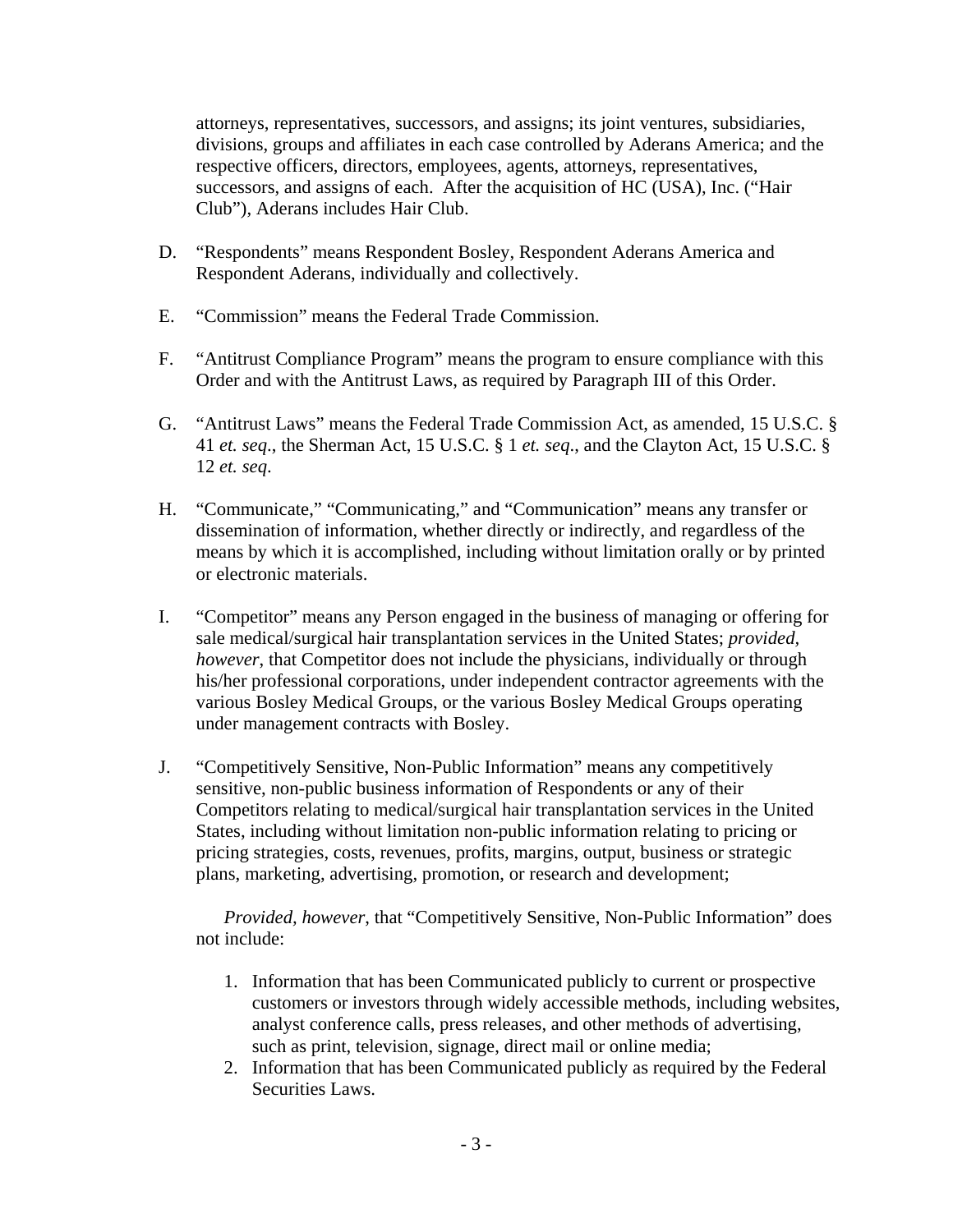- K. "Federal Securities Laws" means the securities laws as that term is defined in  $\S3(a)(47)$  of the Securities Exchange Act of 1934, 15 U.S.C.  $\S78c(a)(47)$ , and any regulation or order of the Securities and Exchange Commission issued under such laws.
- L. "Person" means both natural persons and artificial persons, including, but not limited to, corporations, partnerships, and unincorporated entities.

#### **II.**

 **IT IS FURTHER ORDERED** that in connection with the business of managing medical/surgical hair transplantation services in or affecting commerce, as "commerce" is defined by the Federal Trade Commission Act, Respondents shall cease and desist from, either directly or indirectly, or through any corporate or other device:

Communicating any Competitively Sensitive, Non-Public Information to any Competitor; or

Requesting, encouraging, or facilitating the Communication of Competitively Sensitive, Non-Public Information from any Competitor.

**PROVIDED, HOWEVER,** that it shall not, of itself, constitute a violation of Paragraph II of this Order for Respondents: (1) to Communicate or request Competitively Sensitive, Non-Public Information to or with a Competitor where such conduct is reasonably related to a lawful joint venture or as part of legally supervised due diligence for a potential transaction, and reasonably necessary to achieve the procompetitive benefits of such a relationship; (2) to Communicate to any Person who Respondents reasonably believe is an actual or prospective customer Respondents' rates or other terms of service and/or that Respondents are willing to lower their rates in response to a Competitor's rate; (3) to Communicate to any Person who Respondents reasonably believe is affiliated with a market research firm Respondents' rates; (4) to Communicate, provide, or request information as part of the ordinary and customary participation in trade associations or medical societies; (5) to Communicate with Respondents' vendors and independent contractors in an ordinary and customary manner; or (6) without knowingly disclosing his/her affiliation with Respondents, and while taking steps reasonably calculated to conceal his/her affiliation with Respondents, and for the purpose of legitimate market research (such as secret shopping), to request or receive from a Competitor information, including but not limited to, its pricing terms.

#### **III.**

#### **IT IS FURTHER ORDERED** that:

A. Within sixty (60) days after the date on which this Order becomes final, Respondents shall design, maintain and operate for the duration of this Order an Antitrust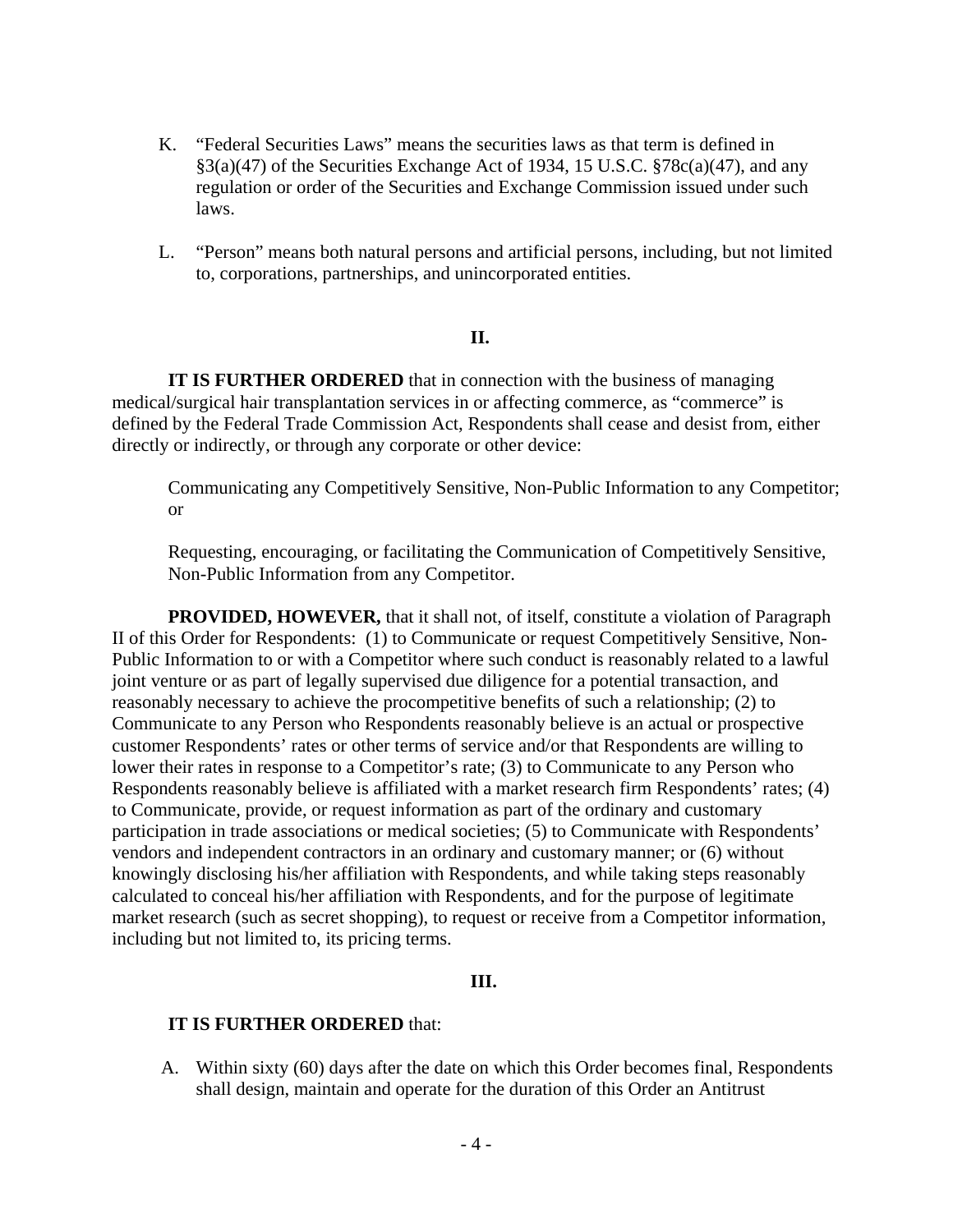Compliance Program to assure ongoing compliance with this Order and with the Antitrust Laws. This Antitrust Compliance Program shall include, but not be limited to:

- 1. Respondents' designation of an officer or director to supervise the design, maintenance, and operation of the Antitrust Compliance Program;
- 2. Antitrust compliance training for (a) all officers of Respondents, and (b) all other executives, managers, employees and agents of Respondents whose positions entail contacts with Competitors or who have sales, marketing, or pricing responsibilities with respect to the business of managing medical/surgical hair transplantation services in the United States;
- 3. Distributing Respondents' Antitrust Compliance Program (including any updates thereof, as applicable) to all those Persons identified in Paragraph III.A.2 above;
- 4. Making available ongoing legal support to respond to any questions on the Antitrust Compliance Program or the Antitrust Laws in a timely manner; and
- 5. Annual training on the requirements of this Order and the Antitrust Laws for all the Persons identified in Paragraph III.A.2 above.
- B. Within thirty (30) days after the date on which this Order becomes final, Respondents shall provide to each of Respondents' officers and directors a copy of this Order and the Complaint. For a period of four (4) years from the date this Order becomes final, Respondents shall provide a copy of this Order and the Complaint to any Person who becomes an officer or director of any Respondent, and shall provide such copies within thirty (30) days of the commencement of such Person's term as an officer or director;
- C. Respondents shall require each person to whom a copy of this Order is furnished pursuant to Paragraph III.B above to sign and submit to Respondents within thirty (30) days of the receipt thereof a statement that (1) represents that the undersigned has read and understands the Order, and (2) acknowledges that the undersigned has been advised and understands that non-compliance with the Order may subject Respondents to penalties for violation of the Order; and
- D. Respondents shall retain documents and records sufficient to record Respondents' compliance with their obligations under Paragraph III of this Order.

# **IV.**

 **IT IS FURTHER ORDERED** that Respondents shall file verified written reports within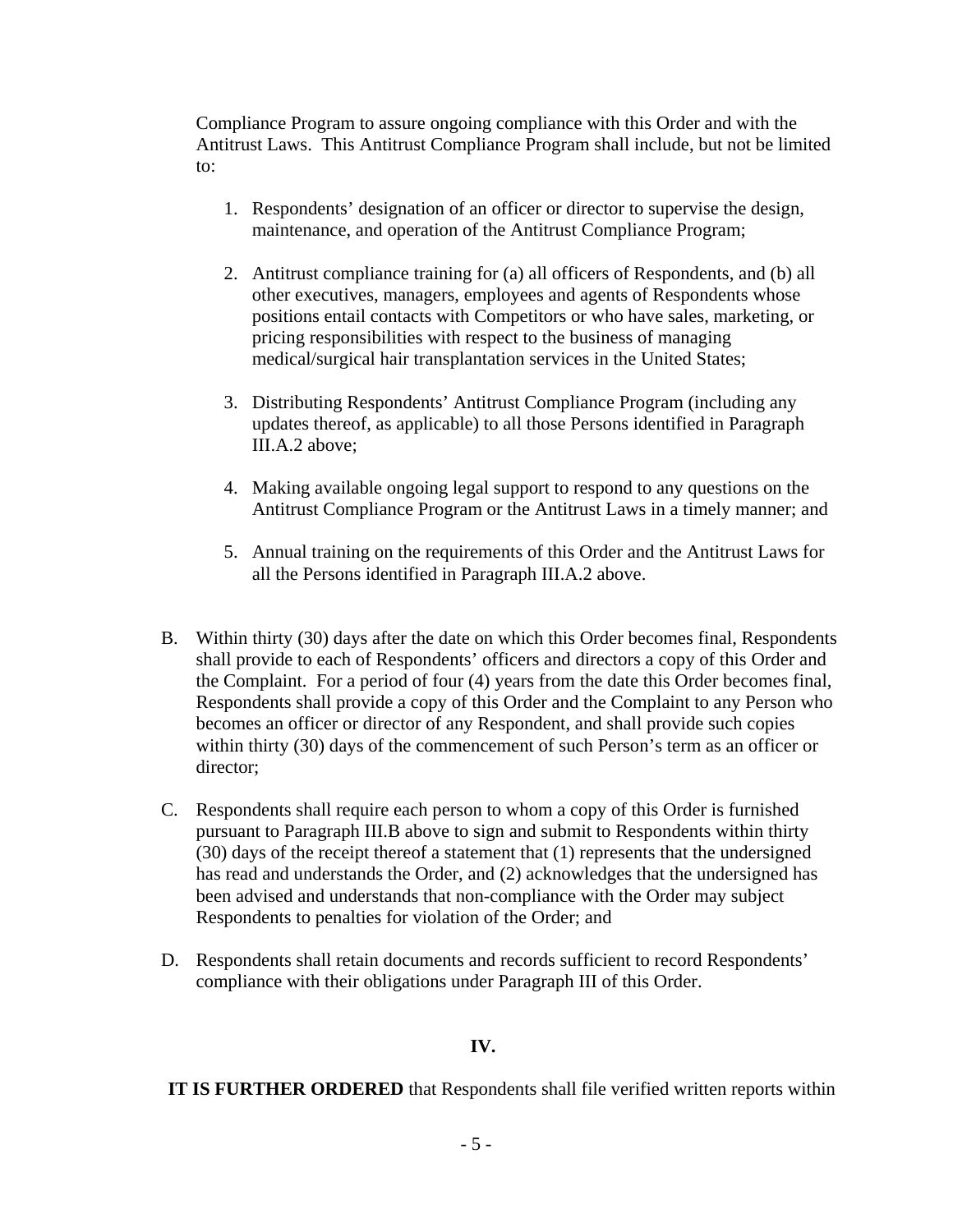sixty (60) days from the date this Order becomes final, annually thereafter for four (4) years on the anniversary of the date this Order becomes final, and at such other times as the Commission may by written notice require. Each report shall include, among other information that may be necessary:

- A. A detailed description of the manner and form in which Respondents have complied and are complying with this Order;
- B. The name, title, business address, email address, and business phone number of the officer or director designated by Respondents to supervise Respondents' Antitrust Compliance Program;
- C. The name, title, business address, email address and business phone number of each Person who received training on the requirements of this Order and the Antitrust Laws pursuant to Paragraph III of this Order, and information sufficient to show the date, location, and manner in which each Person was trained;
- D. A description of the Antitrust Compliance Program; and
- E. A copy of the acknowledgements required by Paragraph III.C of this Order.

### **V.**

 **IT IS FURTHER ORDERED** that Respondents shall notify the Commission at least thirty (30) days prior to:

- A. Any proposed dissolution of such Respondent;
- B. Any proposed acquisition, merger, or consolidation of such Respondent; and
- C. Any other change in such Respondent including, but not limited to, assignment and the creation or dissolution of subsidiaries, if such change may affect compliance obligations arising out of this Order.

# **VI.**

**IT IS FURTHER ORDERED** that, for purposes of determining or securing compliance with this Order, and subject to any legally recognized privilege, and upon written request and upon five (5) days notice to the applicable Respondent made to its principal United States offices, registered office of its United States subsidiaries, or headquarters addresses, such Respondent shall, without restraint or interference, permit any duly authorized representative of the Commission:

A. Access, during business office hours of such Respondent and in the presence of